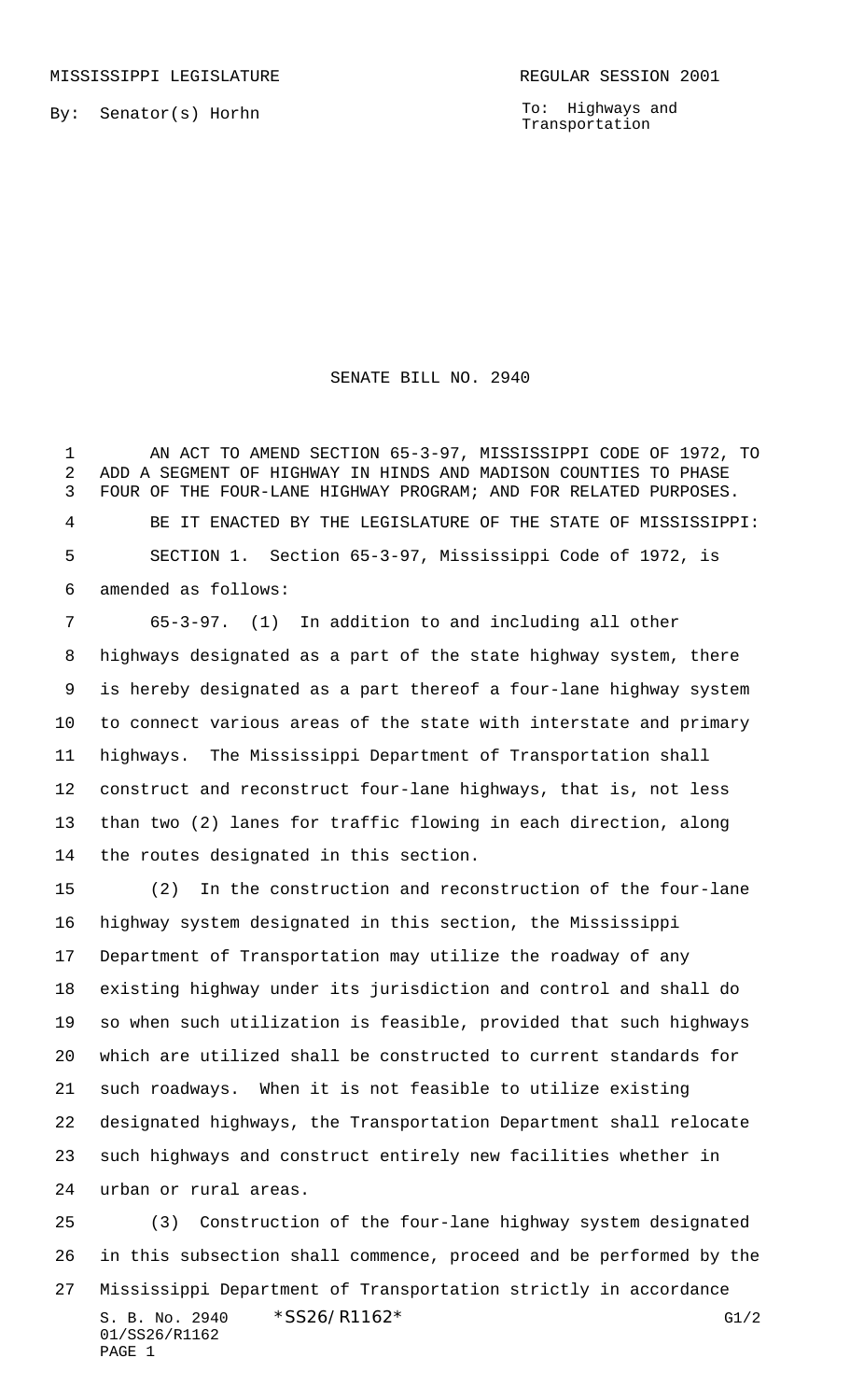with the following set of priorities established for the letting of contracts on and along various segments thereof:

 (a) Of the following group of highway segments not less than fifteen percent (15%) of all contracts necessary to be let for completion of all segments within the group shall be let by June 30, 1988, not less than thirty percent (30%) of such contracts shall be let by June 30, 1989, not less than fifty percent (50%) of such contracts shall be let by June 30, 1990, not less than seventy percent (70%) of such contracts shall be let by June 30, 1991, not less than ninety percent (90%) of such contracts shall be let by June 30, 1992, and one hundred percent (100%) of such contracts shall be let by June 30, 1993:

 (i) Highway segments along or near U.S. 45 beginning at the Clarke/Lauderdale county line and extending northerly to I-59; then beginning at Macon and extending northerly to Brooksville; then beginning at Columbus Air Force Base and extending northerly to Aberdeen; then beginning at U.S. 278 and extending northerly to Shannon; then beginning at Saltillo and extending northerly to Corinth.

 (ii) Highway segments along or near U.S. 45A beginning at U.S. 82 and extending northerly to West Point; then beginning four (4) miles south of Okolona and extending northerly to Shannon.

 (iii) A highway segment along or near U.S. 49W beginning at U.S. 49 and extending westerly through Yazoo City to the Yazoo River.

S. B. No. 2940 \*SS26/R1162\* (iv) A highway segment along or near U.S. 49W beginning at Inverness and extending northerly to Indianola. (v) A highway segment along or near U.S. 61 beginning at Port Gibson and extending northerly to the four-lane south of Vicksburg. (vi) Highway segments along or near U.S. 72 beginning at or near Mt. Pleasant and extending southeasterly to

01/SS26/R1162 PAGE 2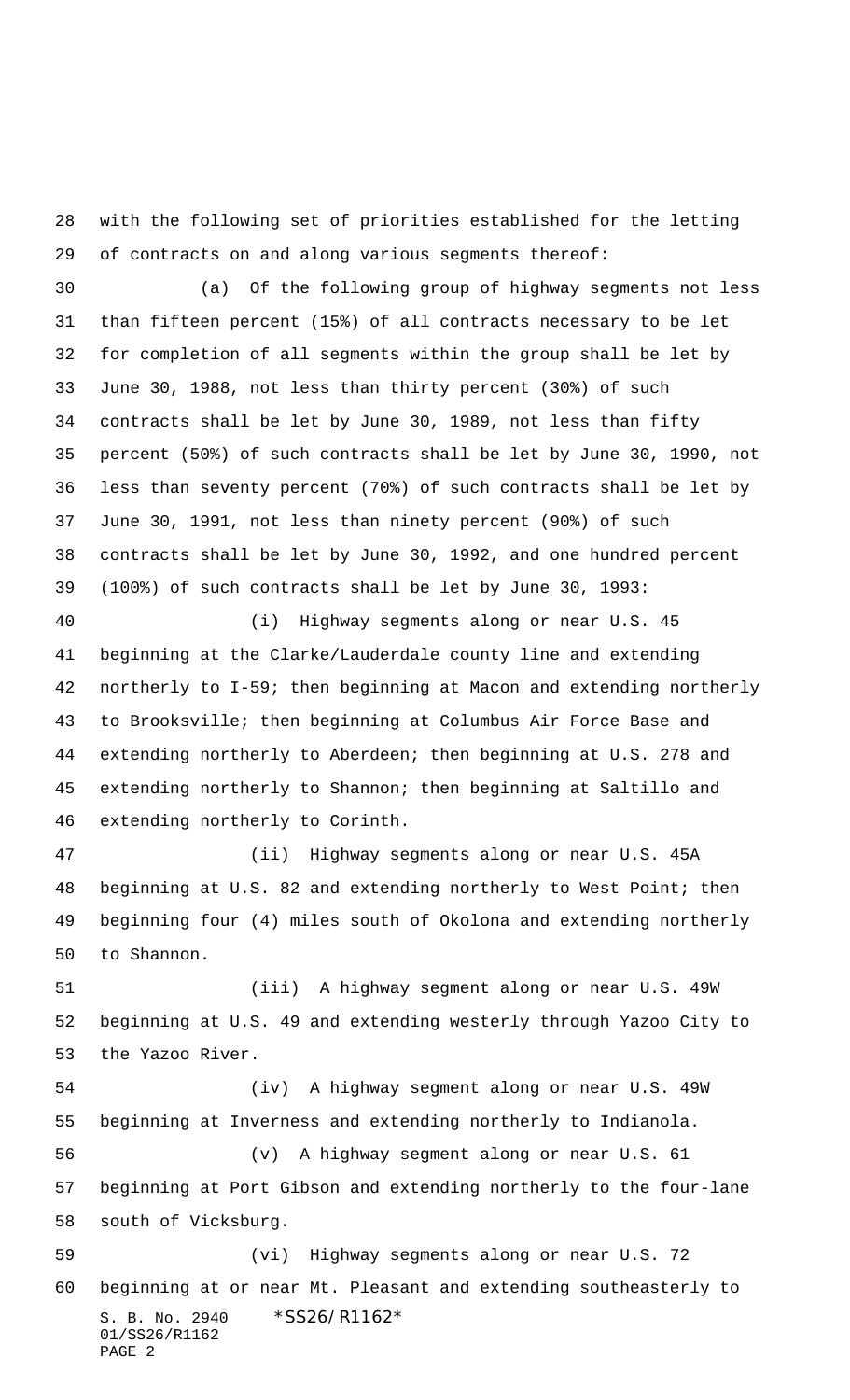Mississippi 5; then beginning at Walnut and extending southeasterly to Corinth; then beginning at Strickland and extending southeasterly to Burnsville. (vii) Highway segments along or near U.S. 78 beginning at Holly Springs and extending southeasterly to the New Albany bypass; then beginning at Mississippi 25 and extending southeasterly to Tremont. (viii) Highway segments along or near U.S. 82 beginning at I-55 and extending easterly to Kilmichael; then beginning at Eupora and extending easterly to Mathiston; then beginning at Mississippi 12 and extending easterly to the Alabama

 (ix) A highway segment along or near U.S. 84 beginning at I-59 and extending easterly to the Jones/Wayne county line.

 (x) Highway segments along or near U.S. 98 beginning at Columbia and extending easterly to the Marion/Lamar county line; then beginning at U.S. 49 and extending southeasterly to the Alabama state line.

 (b) Of the following group of highway segments not less than five percent (5%) of all contracts necessary to be let for completion of all segments within the group shall be let by June 30, 1991, not less than ten percent (10%) of such contracts shall be let by June 30, 1992, not less than twenty-five percent (25%) of such contracts shall be let by June 30, 1993, not less than forty percent (40%) of such contracts shall be let by June 30, 1994, not less than fifty-five percent (55%) of such contracts shall be let by June 30, 1995, not less than seventy percent (70%) of such contracts shall be let by June 30, 1996, not less than eighty-five percent (85%) of such contracts shall be let by June 30, 1997, and one hundred percent (100%) of such contracts shall be let by June 30, 1998:

S. B. No. 2940 \*SS26/R1162\* 01/SS26/R1162 PAGE 3

state line.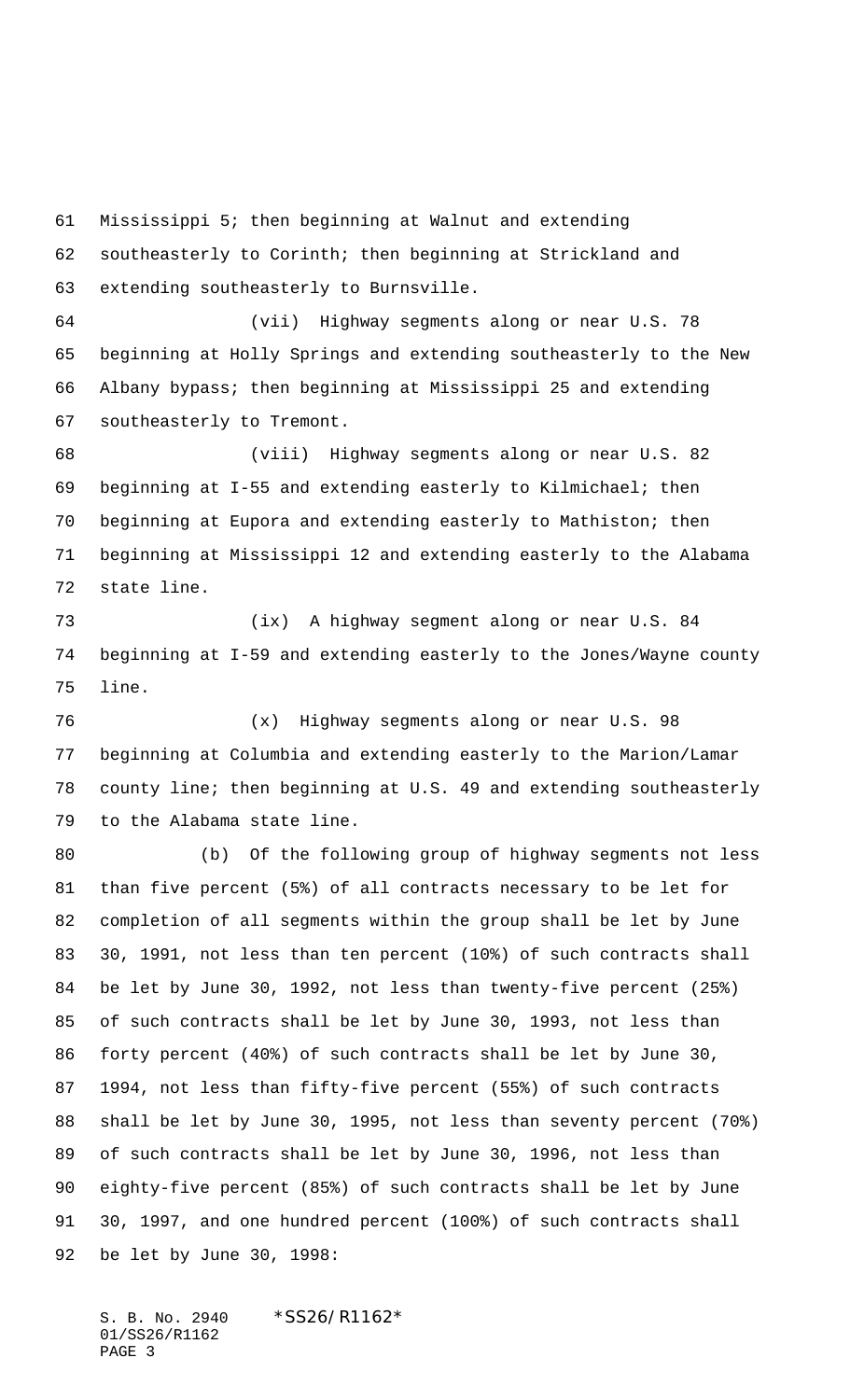(i) Highway segments along or near Mississippi 25 beginning at Mississippi 471 and extending northeasterly to Mississippi 43; then beginning at the Winston/Oktibbeha county line and extending northeasterly to Starkville. (ii) A highway segment along or near Mississippi 63 beginning at the Jackson/George county line and extending northerly to Lucedale. (iii) A highway segment along or near Mississippi 302 beginning at I-55 in Southaven and extending easterly to U.S. 72 at or near Mt. Pleasant. (iv) Highway segments along or near U.S. 45 beginning at the Alabama state line and extending northerly to the Clarke/Lauderdale county line; then beginning at Lauderdale and extending northerly to Macon; then beginning at Aberdeen and extending northerly to U.S. 278. (v) A highway segment along or near U.S. 45A beginning at West Point and extending northerly to four (4) miles south of Okolona. (vi) A highway segment beginning at Brooksville along or near U.S. 45 or U.S. 45A and extending northerly to U.S. 82, such segment having been designated by the Transportation Commission pursuant to the provisions of paragraph (1)(c) of this section. (vii) A highway segment along or near U.S. 49W beginning at the Yazoo River and extending northerly to Inverness. (viii) Highway segments along or near U.S. 61 beginning at the Louisiana state line and extending northerly to the Wilkinson/Adams county line; then beginning at Washington and extending northerly to Port Gibson; then beginning at Merigold and extending northerly to Shelby; then beginning at the north end of the Clarksdale bypass and extending northerly to the Tennessee state line.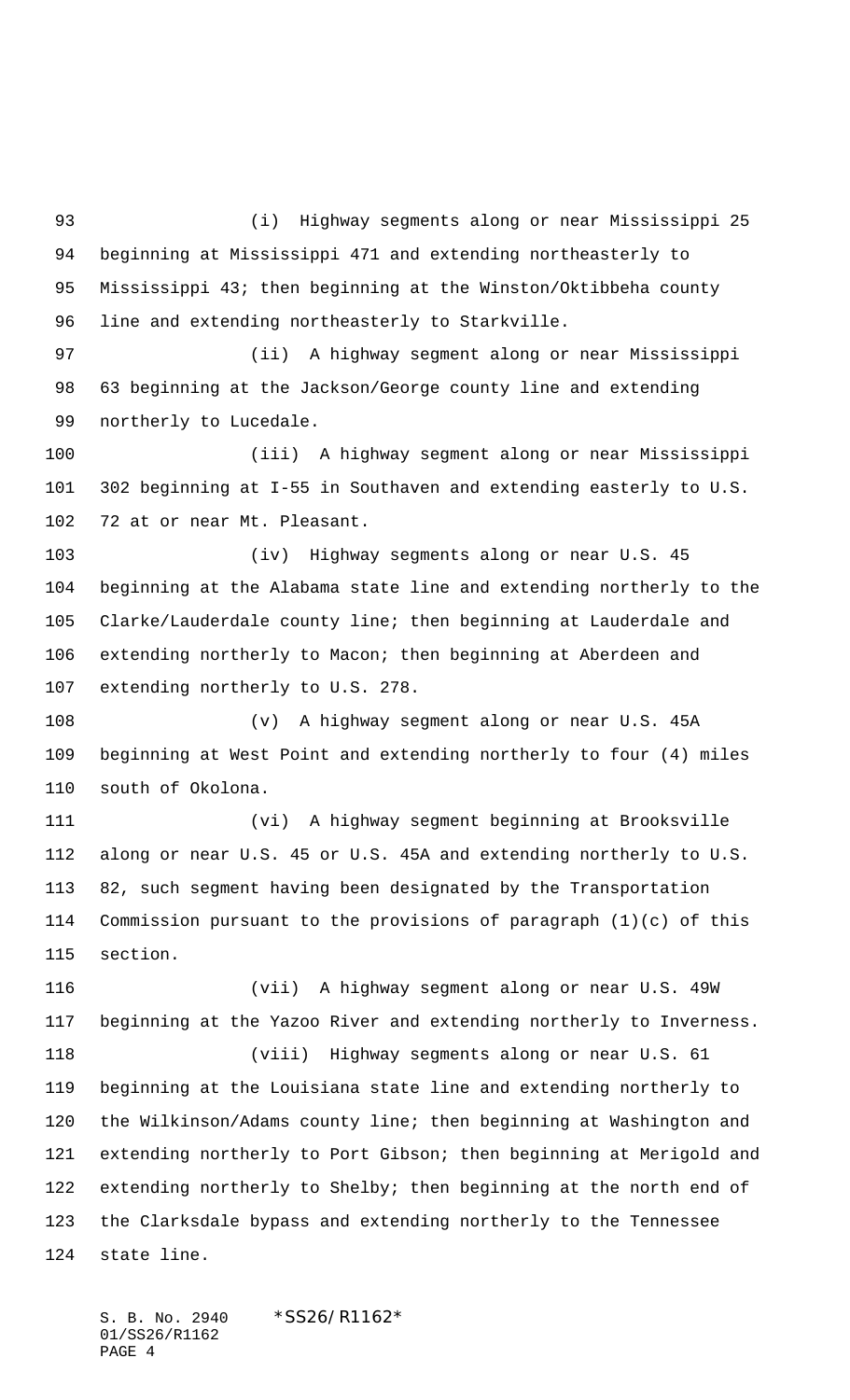(ix) A highway segment along or near U.S. 72 beginning at Mississippi 5 and extending southeasterly to Walnut. (x) A highway segment along or near U.S. 78 beginning at Tremont and extending southeasterly to the Alabama state line.

 (xi) Highway segments along or near U.S. 82 beginning at the Montgomery/Webster county line and extending easterly to Eupora; then beginning at Mathiston and extending easterly to Starkville.

 (xii) Highway segments along or near U.S. 84 135 beginning at Leesdale and extending easterly to Roxie; then beginning at Auburn Road and extending easterly to I-55; then beginning at the east end of the Brookhaven bypass and extending easterly to Prentiss; then beginning at the Jones¢ovington county line and extending easterly to Horse Creek; then beginning at the Jones/Wayne county line and extending easterly to Waynesboro.

 (xiii) Highway segments along or near U.S. 98 beginning at the Pike/Walthall county line and extending easterly to Columbia; then beginning at the Marion/Lamar county line and extending easterly to the four-lane west of Hattiesburg.

 (c) Of the following group of highway segments not less than ten percent (10%) of all contracts necessary to be let for completion of all segments within the group shall be let by June 30, 1996, not less than twenty percent (20%) of such contracts shall be let by June 30, 1997, not less than forty percent (40%) of such contracts shall be let by June 30, 1998, and one hundred percent (100%) of such contracts shall be let by June 30, 1999: (i) A highway segment along or near Mississippi 25 beginning at Mississippi 43 and extending northeasterly to the Winston/Oktibbeha county line.

 (ii) A highway segment along or near Mississippi 63 beginning at Lucedale and extending northerly to U.S. 45 at

State Line.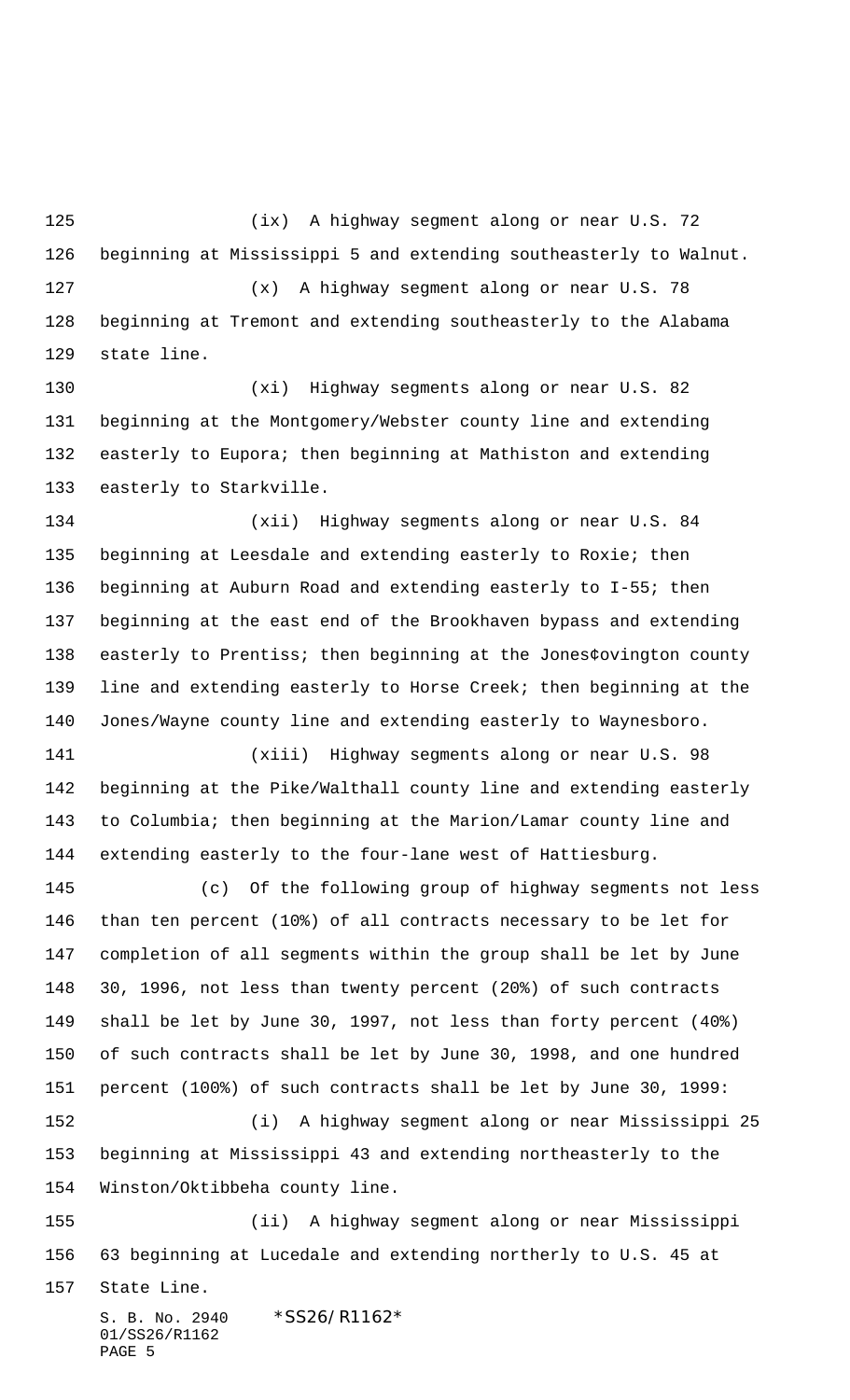(iii) A highway segment along or near U.S. 61 beginning at Shelby and extending northerly to U.S. 49. (iv) A highway segment along or near U.S. 82 beginning at Kilmichael and extending easterly to the Montgomery/Webster county line.

 (v) Highway segments along or near U.S. 84 beginning at Eddiceton and extending easterly to Auburn Road; then beginning at Prentiss and extending easterly to Collins; then beginning at Waynesboro and extending easterly to the Alabama state line.

 (d) (i) Of the following group of highway segments not less than five percent (5%) of all contracts necessary to be let for completion of all segments within the group shall be let by June 30, 2002, not less than fifteen percent (15%) of such contracts shall be let by June 30, 2003, not less than twenty-five percent (25%) of such contracts shall be let by June 30, 2004, not less than thirty-five percent (35%) of such contracts shall be let by June 30, 2005, not less than forty-five percent (45%) of such contracts shall be let by June 30, 2006, not less than sixty percent (60%) of such contracts shall be let by June 30, 2007, not less than seventy percent (70%) of such contracts shall be let by June 30, 2008, not less than eighty percent (80%) of such contracts shall be let by June 30, 2009, not less than ninety percent (90%) of such contracts shall be let by June 30, 2010, and one hundred percent (100%) of such contracts shall be let by June 30, 2011:

184 A. A highway segment along or near Mississippi 6 beginning at the Clarksdale bypass and extending easterly to Batesville.

187 B. A highway segment along or near Mississippi 12 beginning at I-55 and extending easterly to Kosciusko.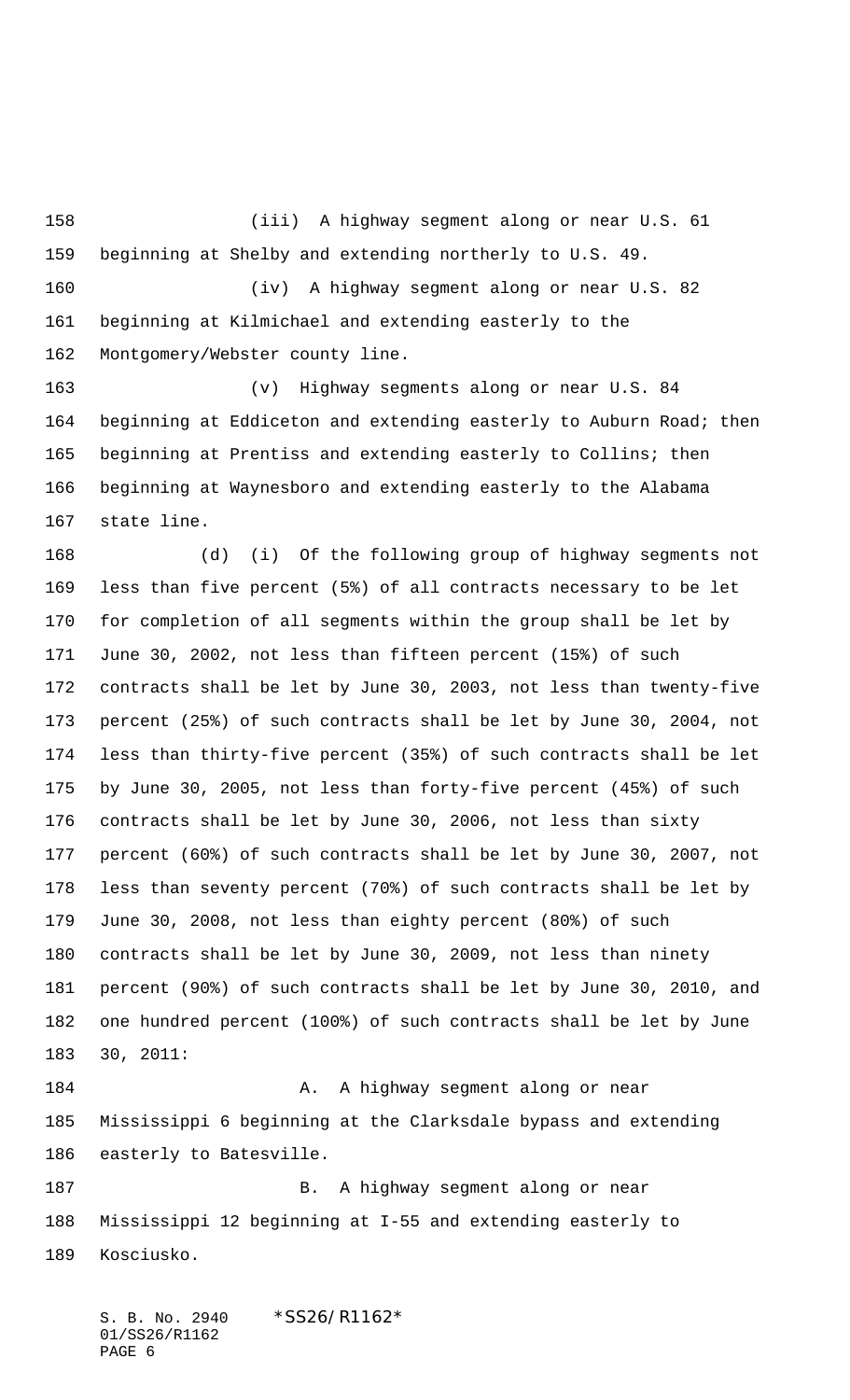C. A highway segment along or near Mississippi 15 beginning at I-10 and extending northerly to Mississippi 26; then beginning at U.S. Highway 98 and extending northerly to the Mississippi Tennessee state line. D. A highway segment consisting of two (2) lanes of construction and two (2) lanes of right-of-way acquisition along or near Mississippi 15 beginning at Mississippi 26 and extending northerly to U.S. Highway 98. E. A highway segment along or near Mississippi 19 beginning at Collinsville and extending northwesterly to Kosciusko. F. Highway segments along or near Mississippi 25 beginning at Aberdeen and extending northerly to Fulton; then beginning at the Alabama state line and extending northerly to U.S. Highway 72. G. A highway segment along or near U.S. Highway 61 beginning at Redwood and extending northerly to Leland. H. A highway segment along or near U.S. Highway 98 beginning at Meadville and extending southeasterly to Summit. I. A highway segment along or near Mississippi Highway 24/48 beginning at Woodville and extending 212 easterly to McComb. J. A highway segment along or near Mississippi 35 beginning at the Mississippi/Louisiana state line and extending northerly to or near Foxworth. K. A highway segment along or near Mississippi 27 beginning at I-20 and extending southeasterly to I-55. L. A highway segment along or near Mississippi 57 beginning at I-10 and extending northerly ten (10) miles to just north of the community of Van Cleave.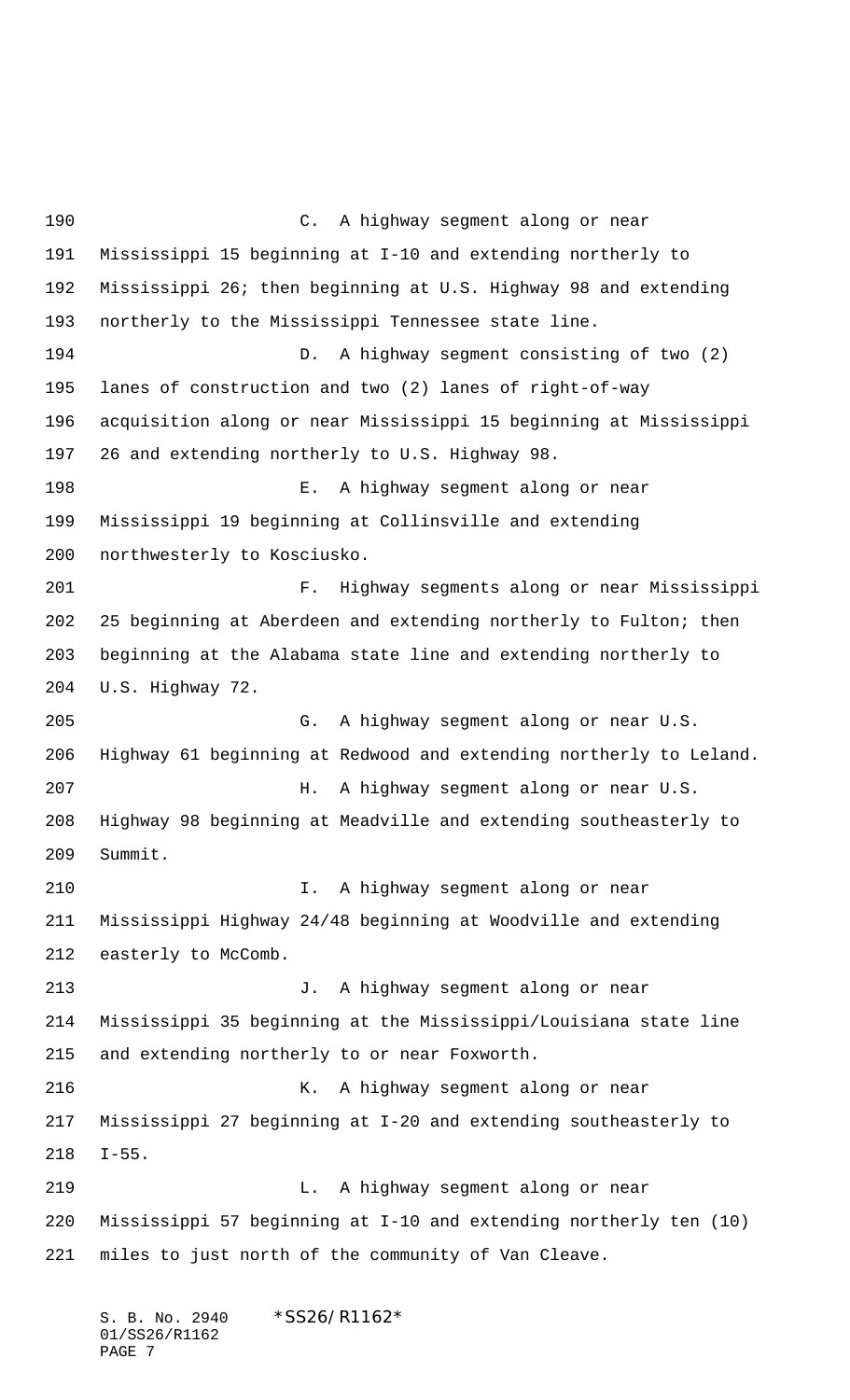## M. A highway segment along or near

 Mississippi 22 beginning at I-55 and extending southwesterly to I-20.

 (ii) Contracts for the construction and/or reconstruction of highway segments designated within this group shall be let by the Transportation Commission strictly in accordance with the volume capacity of the highway segment. If the volume capacity of a highway segment is less than the volume capacity threshold at which the Transportation Department recommends the construction of a four-lane highway, then the Transportation Department shall make other improvements and highway modifications to such highway segment as needed, such as straightening and realignment of the existing roadway, the addition of passing lanes and the widening of existing lanes, and may acquire any necessary right-of-way for such purposes and for the purpose of future construction of four-lane highways along such segments.

 (4) The construction priorities established in this section shall not be construed as prohibiting the completion of highway segments which, on July 1, 1987, are included in the current three-year plan under Section 65-1-141, and for which, on July 1, 1987, grade and drainage has been completed or contracts for grade and drainage have been let.

 (5) Contracts may be let and construction may commence and be performed concurrently on any of the highway segments designated in subsection (3) of this section, notwithstanding the priorities established for the letting of contracts on the various segments designated therein, provided that funds are available and, provided that, at all times, the percentages of all contracts required to be let on the segments designated in paragraphs  $(3)(a)$ ,  $(3)(b)$ ,  $(3)(c)$  and  $(3)(d)$ , respectively, are, in fact, let no later than the dates established therein.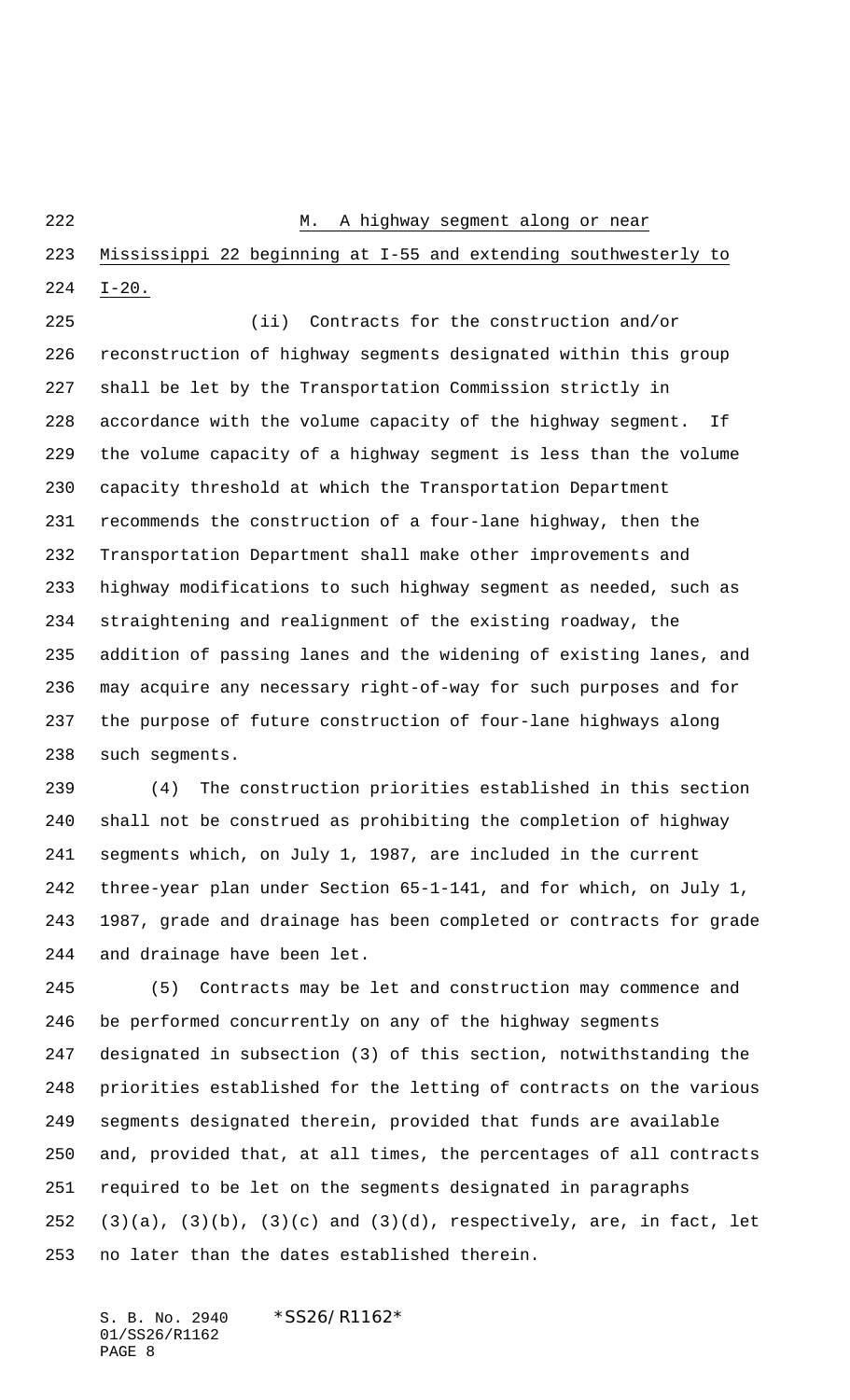(6) (a) All highway construction and reconstruction authorized under this section shall be performed by contract let on competitive bid in the manner provided by statute; however, highway segments shall be constructed in lengths of not less than ten (10) miles.

 (b) It is the intent of the Legislature that not less than ten percent (10%) of the amounts authorized to be expended for construction and reconstruction of the four-lane highway segments designated in this section shall be expended with small business concerns owned and controlled by socially and economically disadvantaged individuals. The term "socially and economically disadvantaged individuals" shall have the meaning ascribed to such term under Section 8(d) of the Small Business Act (15 USCS, Section 637(d)) and relevant subcontracting regulations promulgated pursuant thereto; except that women shall be presumed to be socially and economically disadvantaged individuals for the purposes of this paragraph (b).

 (7) (a) Notwithstanding the provisions of subsection (6)(a) of this section, the Mississippi Transportation Commission may construct highway segments of less than ten (10) miles in length if:

 (i) The segment as described in subsection (3) of this section is less than ten (10) miles in length; (ii) The segment will connect two (2) existing four-lane highways;

 (iii) The segment will connect an existing four-lane highway with an incorporated municipality; (iv) The segment will connect an existing four-lane highway with a river, the state boundary or any other natural or man-made barrier;

 (v) For a particular project, the costs of constructing a single segment of at least ten (10) miles in length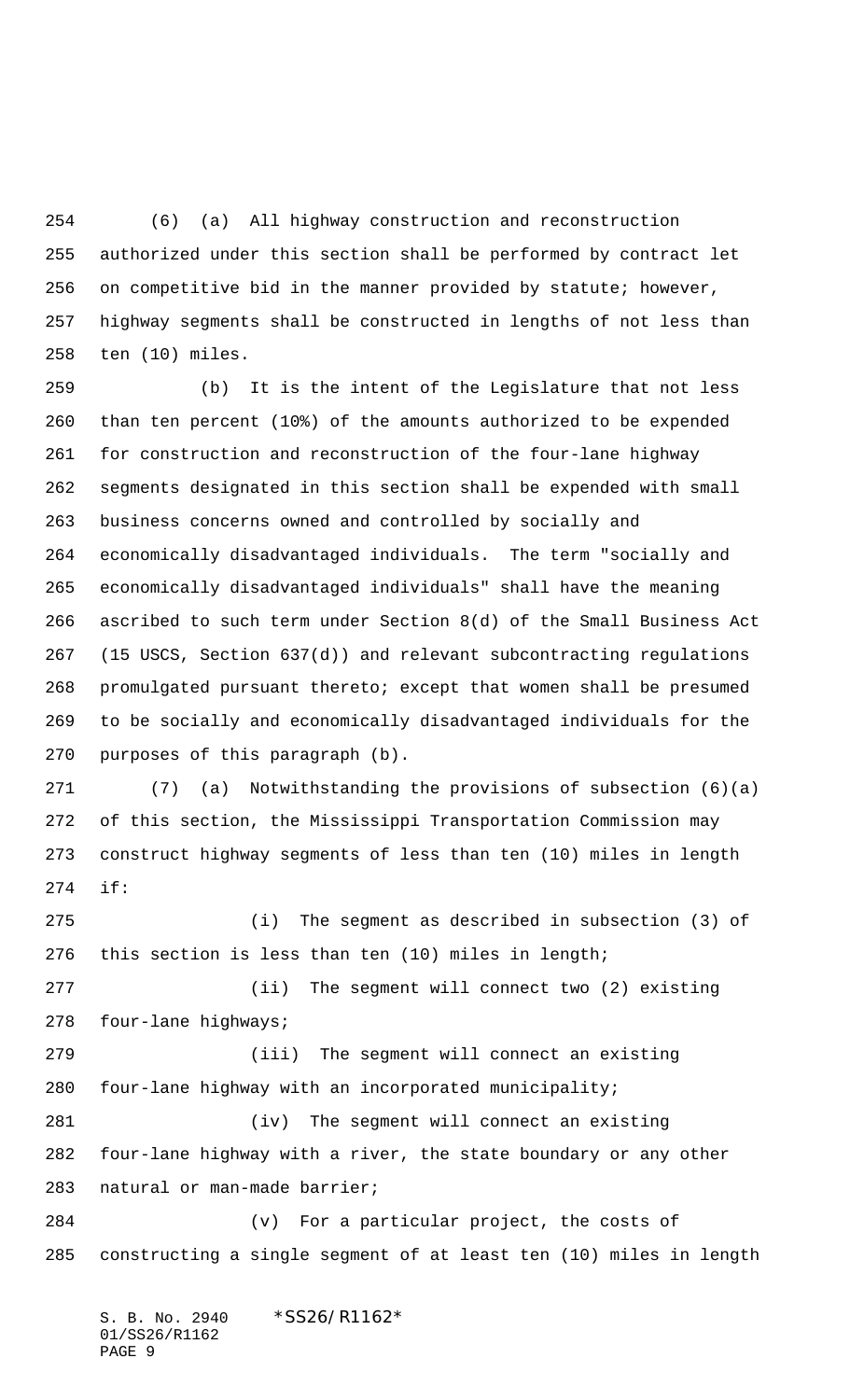would greatly exceed the aggregate costs of constructing two (2) or more segments; or

 (vi) The segment is in an urban area and involves the completion of bypasses or other construction which will facilitate and accommodate major traffic movement.

 (b) In any case in which the Transportation Commission authorizes the construction of a highway segment of less than ten (10) miles in length, the commission shall set forth and record in its official minutes explanation and justification therefor based upon one or more of the conditions prescribed in paragraph (7)(a) of this section.

 (8) To assist in defraying the costs and expenses for construction, reconstruction and relocation of the four-lane highway system described in this section, the following revenues shall be paid out of such funds made available to the Transportation Commission and the Transportation Department:

 (a) From matched federal funds or other federal funds, Thirty-two Million Dollars (\$32,000,000.00) for fiscal year 1988, Twenty-five Million Dollars (\$25,000,000.00) for fiscal year 1989, Thirty Million Dollars (\$30,000,000.00) for fiscal year 1990 and fifty percent (50%) of such federal funds for fiscal year 1991 and each fiscal year thereafter; and

 (b) Five Million Dollars (\$5,000,000.00) from matched federal bridge replacement funds for fiscal year 1988 and each fiscal year thereafter when the segments proposed for construction contain bridges that are eligible for replacement under the Federal Aid Bridge Replacement Program.

 (9) The Transportation Department shall submit a report to the Legislature by January 10 of each calendar year setting forth the current status of the construction program set forth in this section to include, but not be limited to, the following information: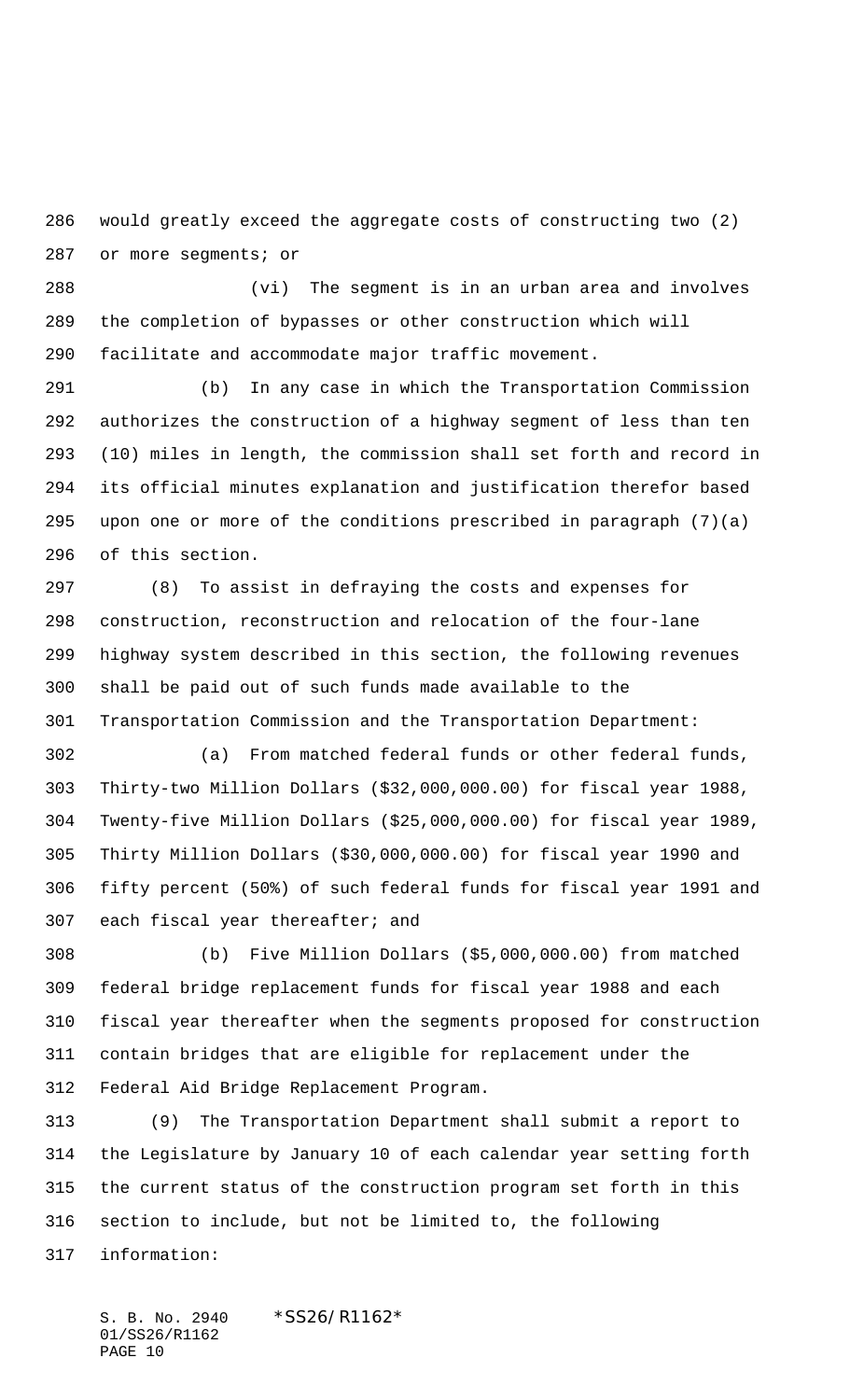(a) Specific segments on which engineering is being performed or has been completed; (b) Specific segments for which right-of-way has been acquired or is being acquired; (c) Specific segments for which construction contracts have been let; (d) Specific segments on which construction is in progress; (e) Specific segments on which construction has been completed; (f) Projections for completion of the next step on each segment; (g) Revenue derived for such construction program from each revenue source contained in Chapter 322, Laws, 1987, and in Chapter 557, Laws, 1994; (h) For each fiscal year beginning in 1994, a detailed cash flow projection by source of program activities and an estimate of when the program will encounter a funding shortage due to costs exceeding original projections; (i) A schedule of all complete and open-to-traffic highway segments and the related total cost of each segment; (j) A schedule of all highway segments on which all contracts necessary for completion of the segments were not let as of the date required by law; (k) A complete recap of all program receipts by source, and of all disbursements for the prior fiscal year and cumulative totals since the inception of the program as compared to projections; and (l) A statement from the Department of Transportation regarding the status of the funding of the program based on agency cost experience and projections for the future.